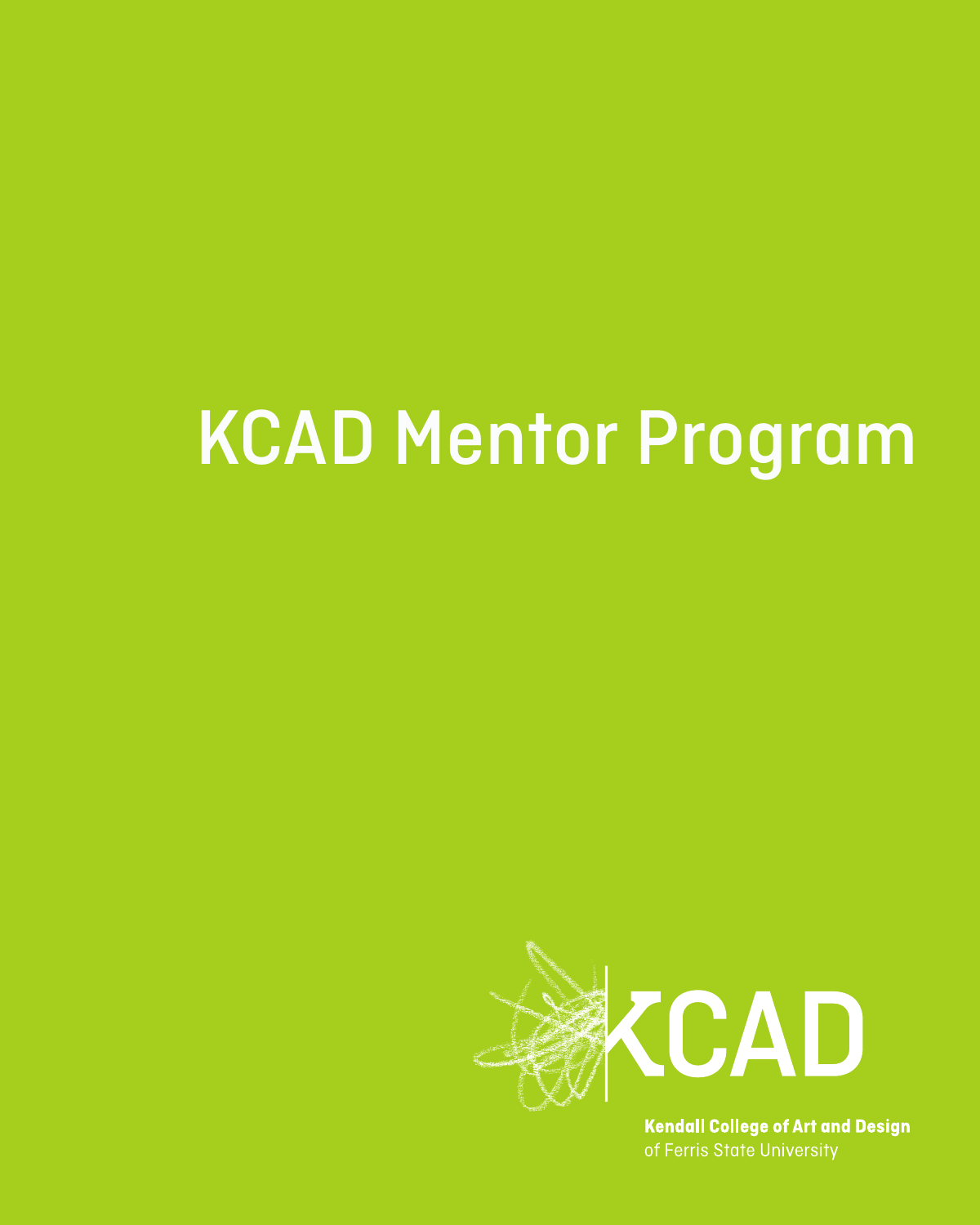# **KCAD Mentors and Mentees**

All new KCAD students are invited to register for the KCAD Mentor Program. New students that enroll are called mentees. As a mentee, you are matched with an upperclass KCAD student (they are called mentors). Your mentor will have a group of mentees so you can meet and learn from others. Your mentor can help you as you transition into the KCAD community. They can answer basic questions about KCAD and the Grand Rapids community. If they don't know the answer to one of your questions, they will know who to send you to for an answer. Keep in mind, mentors want to help you. They are not intimidating people! They want to help make sure you feel welcomed to KCAD by current students.

# **Expectations**

You and your mentor set your meeting times and the frequency of your meetings. Your mentor will have information to share but you should come with questions or topics you want to discuss. Your mentor will give you a way to contact them with questions in between meetings. Your mentor is not a KCAD staff or faculty member, you should not expect them to have all the information you need. But remember, if you have questions about courses, registration, financial aid, etc. they will know who can answer your questions. You will have weekly meetings that you schedule with your mentor. This is a flexible program.

## **How to Join**

You need to register for the KCAD Mentor Program. Applications are available in the Activities & Resource Center and on the KCAD website (www.kcad.edu.)

## **Where and Why**

The KCAD Mentor Program events will all be held on the KCAD campus. We hope this will allow you to meet other mentees and mentors. Remember, most interactions will be in a group with all of your mentor's mentees. You are encouraged to explore the Grand Rapids community with your mentor and the other mentees in your group. The KCAD community wants you to feel welcomed and included. This is an easy way to get connected to campus. If you enjoy the experience, you can apply to be a mentor next year for other new students!